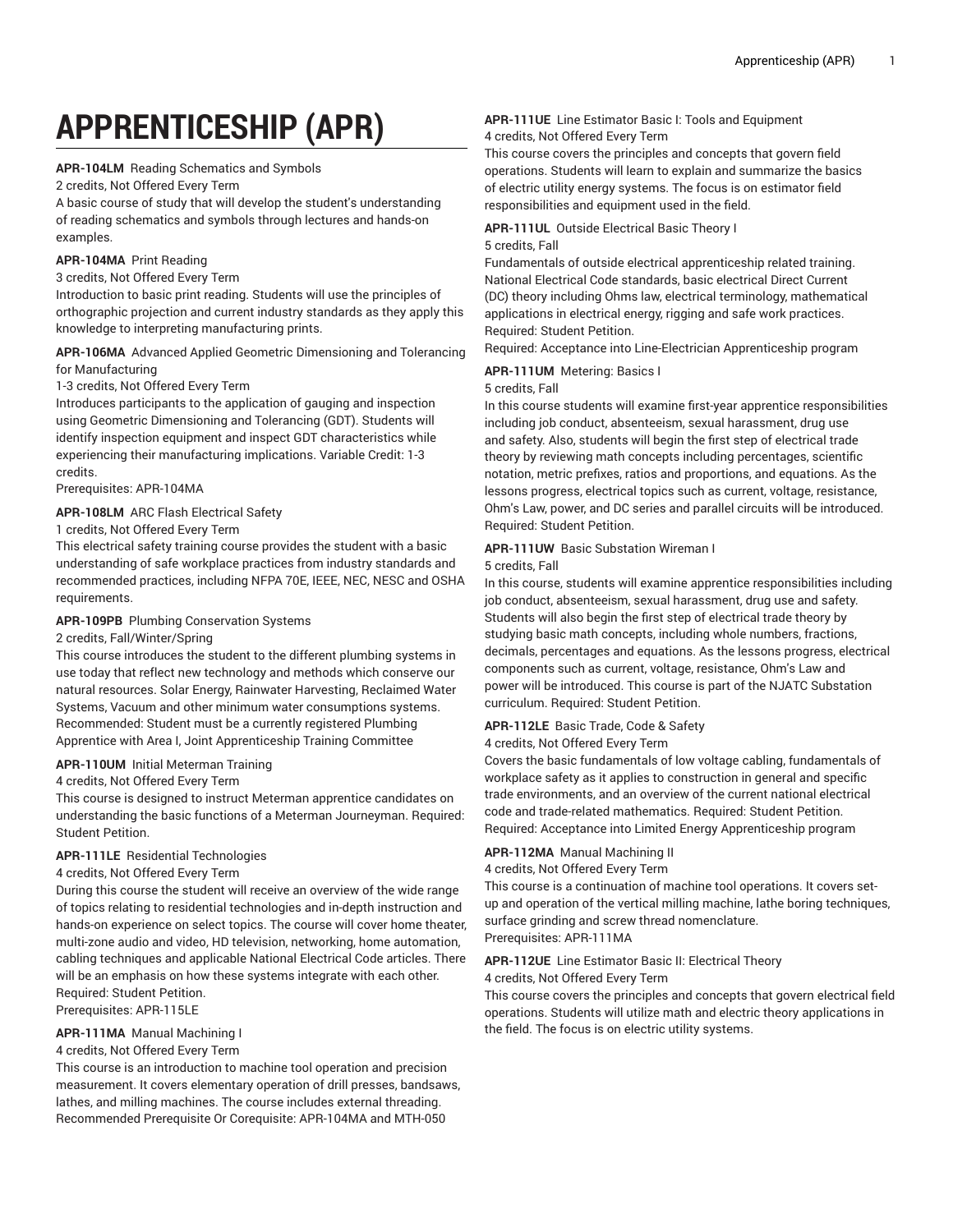# **APR-112UL** Outside Electrical Basic Theory II

# 5 credits, Winter

Instructs first year, second term apprentices in electrical-related training. National Electric Code (NEC) standards, application of electrical Direct Current (DC) theory, including Ohms law, electrical grid components, rigging, OSHA regulations, electrical terminology and mathematical applications. Required: Student Petition.

Prerequisites: APR-111UL

### **APR-112UM** Metering: Basics II

## 5 credits, Winter

This course is designed to further first-year apprentice training by building on the concepts of electrical trade theory and introducing students to the aspects of substation safety. Apprentices will have the opportunity to use analog or digital meters to measure voltage, current, and resistance in DC circuits. Fundamentals of substation safety will be explored including responsibilities, personal protective equipment, fall protection, grounding and electrical hazard awareness. Required: Student Petition.

Prerequisites: APR-111UM

### **APR-112UW** Basic Substation Wireman II 5 credits, Winter

Basic Substation Wireman II will build on the concepts of electrical trade theory and introduce students to the aspects of substation safety. Students will have the opportunity to use analog or digital meters to measure voltage, current, and resistance in DC circuits. Fundamentals of substation safety will be explored including responsibilities, personal protective equipment (PPE), fall protection, grounding and electrical hazard awareness. This course is part of the NJATC substation curriculum.

# **APR-113LE** Specialized Control Systems

4 credits, Not Offered Every Term

Introduces specialized control systems, equipment and control devices with a physical, code and safety view. Control design and applications, installation, maintenance and measurements of low- and high-voltage systems will be covered. Required: Student Petition.

Required: Acceptance into Limited Energy Apprenticeship program

# **APR-113MA** Manual Machining III

4 credits, Not Offered Every Term

This course is a continuation of machine tool operations. Topics covered include offset boring heads, rotary tables, indexing devices, taper attachments and cylindrical grinding. Additional emphasis is also placed on inspections technique, technical math and optical comparators. Prerequisites: APR-112MA

### **APR-113UE** Line Estimator Basic III: Wire Circuits

4 credits, Not Offered Every Term

This course covers principles and concepts that govern safe wiring and circuit applications, safe working procedures, Ohm's Law calculations and use of aerial lift in field operations. The focus is on electric utility systems. Required: Student Petition.

Required: Acceptance into Line Estimator Apprenticeship program

### **APR-113UL** Outside Electrical Basic Theory III

### 5 credits, Spring

Instruct first year, third term apprentices on fundamentals of electrical components and their application, National Electrical Code (NEC) standards, application of electrical Direct Current (DC) theory including Ohm's law, underground distribution, mathematical applications and safe work practices. Required: Student Petition. Prerequisites: APR-112UL

# **APR-113UM** Metering: Basics III

### 5 credits, Spring

This course continues first-year apprentice training by applying mathematics, electron theory and all aspects of DC electric circuit evaluation and construction and safe work practices. Required: Student Petition.

Prerequisites: APR-112UM

### **APR-113UW** Basic Substation Wireman III

### 5 credits, Spring

Basic Substation Wireman III continues student training with the study of substation construction from prints to superstructure and bus design. Students will learn about various types of substation prints and drawings including single-line diagrams and schematics. This course will explore attributes of substation construction including foundations, platforms, ground grids, steel structures and the use of a boom truck and lift calculations. This course is part of the NJATC substation curriculum. Required: Student Petition.

Prerequisites: APR-112UW

### **APR-114LE** Data Communications

# 4 credits, Not Offered Every Term

This course provides a comprehensive understanding of Data Communications and Networking with practical application. Handson terminations of common cabling types (including optical fiber) and installation methods and standards. Required: Student Petition. Required: Acceptance into Limited Energy Apprenticeship program

### **APR-115LE** Amplified Systems

4 credits, Not Offered Every Term

This course will cover audio theory, design and installation of audio and related systems and applicable National Electrical Code articles. There will be an emphasis on how amplified systems integrate with telecommunications equipment. Specific audio systems include intercom, loudspeaker paging, sound reinforcement and multi-zone. This course will also cover telecom basics including circuit types, PBXs and key systems and troubleshooting. Required: Student Petition. Required: Acceptance into Limited Energy Apprenticeship program

# **APR-115UW** Substation Metering & Relay Overview

# 2 credits, Not Offered Every Term

This course introduces the apprentice to the duties of Substation Metering & Relay Technicians. It outlines how to perform testing, calibration, maintenance, installation and trouble shooting on new or existing equipment and circuit installation. It also details how to obtain line fault data and investigate equipment outages throughout the system on substations and/or switch yard equipment. In addition, this course provides the student with one-on-one time spent in the field with a Substation Metering & Relay Technician.

Required: Attend all required days to be eligible for program credits

### **APR-116LE** Security Systems

4 credits, Not Offered Every Term

Covers the fundamentals of designing, installing, and integration of a typical burglar (security) system and an access control system. Students will understand what the minimum required components are for each type of system, as well as what type of components are best suited for a given situation. A basic understanding for programming shall be provided. National Electric Codes relevant to these systems shall be reviewed. Required: Student Petition.

Required: Acceptance into Limited Energy Apprenticeship program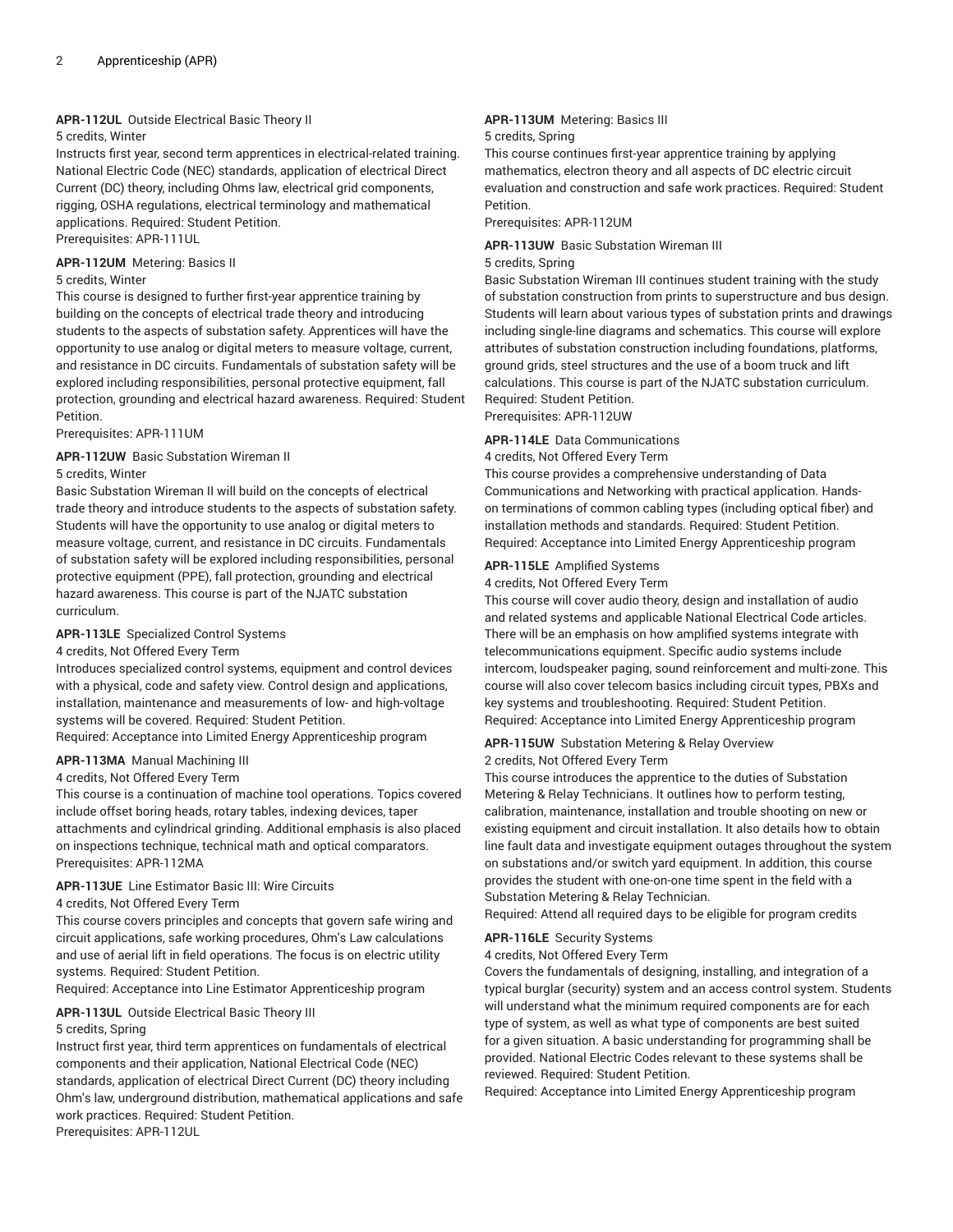# **APR-116UM** Network Data Operations (NDO) Overview

# 1 credits, Not Offered Every Term

This course will give the meterman apprentice an overview of smart meter operations and associated systems/servers including Meter Data Collection (MDC), Sensus, Total Metering Solution (TMS), and MV90, the industry standard for information collection and storage. The Meterman Apprentice will gain a better understanding of the process around the use of smart meter data, including validation of the usage to ensure accurate readings as well as an understanding of alarms the meter can trigger out in the field.

### **APR-117PB** Plumbing Basic Trade & Code

### 3 credits, Not Offered Every Term

Introduction to plumbing trade, tools and safety; mathematical functions review, scale rulers and gauges; related science relative to water, sewage, gases and dangers of waste products.

Required: Acceptance into Plumbers Apprenticeship program

### **APR-117UM** Special Tester Overview

### 2 credits, Not Offered Every Term

Apprentices will experience the daily duties of Special Testers as they do power quality testing and troubleshooting. They will learn what computer skills and applications are required, and meet the many work groups that Special Testers come in contact with. Required: Student Petition.

# **APR-118UL** Transformer Connections I

# 1 credits, Fall/Winter/Spring/Summer

Designed to instruct apprentices or journey-level workers on the basic fundamentals of transformer bank connections: delta-delta, wye-wye, wye-delta, open-delta, open-delta-wye and single-phase regulators and conditions that can cause backfeed. Transformer Training is required to be taken each of the three years of a line apprenticeship in order to meet degree requirements.

Required: Journeyman lineman or second step apprentice

# **APR-118UM** Leadman Repairman Overview

### 2 credits, Not Offered Every Term

Apprentices will experience the daily duties of Leadman Repairman as they investigate customer service calls and install, maintain and remove customer services. Required: Student Petition.

### **APR-119PT** Basic Trade & Safety

2 credits, Not Offered Every Term

Covers the history of painting, painting trade careers, professionalism in the painting trade, safety, and painting equipment & tools. Required: Student Petition.

Required: Acceptance into Painters Apprenticeship program

**APR-121UE** Line Estimator Theory I: Operations

### 4 credits, Not Offered Every Term

This course covers the principles and concepts of electrical laws, codes, work safety habits, electrical calculations and electrical apparatus for power line work. the focus is on installation process for transformers, test equipment and field equipment.

Required: Acceptance into Line Estimator Apprenticeship program

# **APR-121UL** Outside Electrical Fundamental Theory I 5 credits, Fall

Instruct second-year apprentices on the principles and concepts of electrical laws, codes, work safety habits, electrical calculations, electrical apparatus for power line work and the installation process for transformers, test equipment and field equipment. Prerequisites: APR-113UL

# **APR-121UM** Metering: Fundamentals I

### 5 credits, Fall

This course is designed to instruct second-year apprentices on the fundamentals of AC theory including the following: DC review, trigonometry review, Resistive-Capacitive (RC), Resistive-Inductive (RL), Resistive-Capacitive-Inductive (RLC) circuits, series and parallel resonance. Required: Student Petition. Prerequisites: APR-113UM

### **APR-121UW** Fundamental Substation Wireman I

## 5 credits, Fall

Fundamental Substation Wireman I continues to explore high voltage substation equipment including transformers, switches, and reactive equipment. Students will also build on their knowledge of Direct Current (DC) theory while beginning the study of the fundamentals of Alternating Current (AC) theory. This course is part of the NJATC substation curriculum. Required: Student Petition. Prerequisites: APR-113UW

### **APR-122UE** Line Estimator Theory II: Standards

4 credits, Not Offered Every Term

This course covers the principles and concepts of codes that dictate performance standards and safe work practices found in OSHA 1910.269. The focus is on interpreting schematic drawings, reading blue prints and staking sheets, methods for storing explosives, crane set up and criteria for safe boom lift.

Required: Acceptance into Line Estimator Apprenticeship program

# **APR-122UL** Outside Electrical Fundamental Theory II 5 credits, Not Offered Every Term

Instruct second-year, second term apprentices on outside electrical apprenticeship related training as it applies to math, construction standards, vectors and safe work practices in electrical energy

applications. Required: Student Petition.

Prerequisites: APR-111UL, APR-112UL, and APR-113UL

# **APR-122UM** Metering: Fundamentals II

### 5 credits, Winter

This course is designed to instruct second-year apprentices on the graphic representation of system parameters (i.e. currents & voltages) and the various transformer line-ups that create those parameters. Required: Student Petition.

# Prerequisites: APR-121UM

# **APR-122UW** Fundamental Substation Wireman II

### 5 credits, Winter

Fundamental Substation Wireman II identifies the role that transformers play in substations and takes a closer look at on-the-job safety. Included will be information on transformer construction, connections, tap changers and protection, as well as an introduction to transformer test instruments. Safety aspects will include lock-out/tag-out procedures, transformer hazards, grounding and step and touch potentials. Safety will be covered in greater detail, focusing on protective grounding liveline tools and arc flash compliance. This course is part of the NJATC substation curriculum. Required: Student Petition. Prerequisites: APR-121UW

# **APR-123UE** Line Estimator Theory III: Power Line

4 credits, Not Offered Every Term

This course covers electrical laws, work safety habits and electrical apparatus for power line work. The focus on safe working loads, street lighting circuits, connectors, conductors and ways to protect lines from abnormal voltage. Required: Student Petition.

Required: Acceptance into Line Estimator Apprenticeship program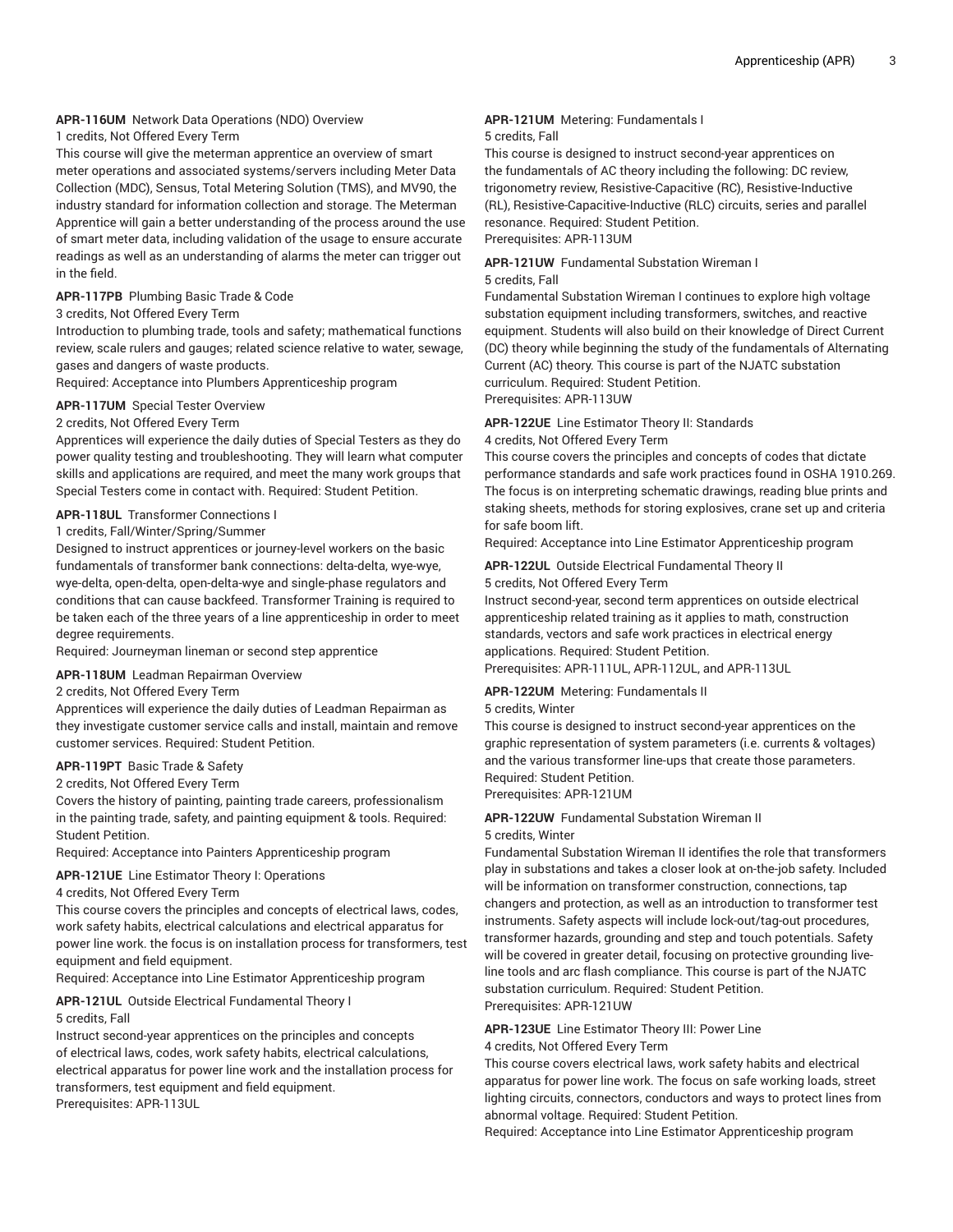# **APR-123UL** Outside Electrical Fundamental Theory III

### 5 credits, Spring

Instruct the second year apprentice on cable applications, steps to restoring service, identification and care of hot line tools, lifting and digging operations with a mobile crane, traffic signal industry overview and basics of street lighting maintenance. Required: Student Petition. Prerequisites: APR-122UL

### **APR-123UM** Metering: Fundamentals III

### 5 credits, Spring

This course is designed to instruct second-year apprentices on the fundamentals of power calculations based on mathematical and planar approaches. Required: Student Petition. Prerequisites: APR-122UM

### **APR-123UW** Fundamental Substation Wireman III

5 credits, Spring

Fundamental Substation Wireman III students will develop a journey level understanding of cable splicing, fiber optic cables and power transformer maintenance while beginning detailed studies of other major substation equipment. This course is part of the NJATC substation curriculum. Required: Student Petition.

Prerequisites: APR-122UW

# **APR-125IE** DC Theory

### 3 credits, Not Offered Every Term

Understanding DC Theory including atom's structures, static electricity, magnetism, resisters, series and parallel circuits as well as combination circuits. Required: Student Petition.

### **APR-127PB** Plumbing Fittings & Materials

### 3 credits, Not Offered Every Term

Methods of identifying and joining plastic, copper, cast iron, steel, glass and other piping materials as well as piping connections and plumbing code.

Required: Acceptance into Plumbers Apprenticeship program

### **APR-128UL** Transformer Connections II

### 2 credits, Not Offered Every Term

Instruct apprentices or journey-level workers on the fundamentals of transformer bank connections: delta-delta, wye-wye, wye-delta, opendelta, open-delta-wye and single-phase regulators and conditions that can cause backfeed. Transformer training is required to be taken each of the three years of a line apprenticeship in order to meet degree requirements. Required: Student Petition.

Prerequisites: APR-118UL

# **APR-129PT** Basic Surface & Preparation

### 2 credits, Not Offered Every Term

This course continues with additional painting equipment, identifying types of surfaces, hand and mechanical cleaning of surfaces, protecting adjacent surfaces and improving surfaces to be painted. Required: Student Petition.

Prerequisites: APR-119PT

### **APR-130LM** Basic Electricity I

# 3 credits, Fall

Explores fundamentals of AC and DC electricity. Includes: atomic structure, direct current, alternating current, Ohm's law, series, parallel, and combination circuits, DC circuit theorems, production of DC voltages, magnetic principles, transformers, motors and generators.

# **APR-131LM** Basic Electricity II

### 3 credits, Winter

Covers application of several theories learned in previous term. Additional topics will include: motors, controls, alignment, pulleys and gears, troubleshooting theory, power distribution and lighting, electrical wiring and schematics.

Recommended Prerequisites: APR-130LM

### **APR-131UE** Electric Utility System Operation (EUSO)

### 3 credits, Not Offered Every Term

This course covers the principles and concepts that govern field operations. Students will explain and summarize the basics of electric utility energy systems. The focus is on understanding electrical utility operations and maintenance of the power grid. Required: Acceptance into Line Estimator Apprenticeship program

### **APR-132LM** Basic Electricity III

### 3 credits, Spring

This course offers continued study in the control of industrial electric motors. Concepts in the application of relays, motor starters, switches and overload protection are explored from both a practical and theoretical viewpoint. Wiring techniques and electrical devices for residential, commercial and industrial facilities are presented along with hands-on activities. Additional topics include: electrical conductors, installation materials, and the scope of work performed by licensed electricians. Recommended Prerequisites: MFG-130 and MFG-131

### **APR-132UE** Estimator Navigational Mapping

3 credits, Not Offered Every Term

Principles and concepts that govern field operations. Explain and summarize the basics of electric utility energy systems. Focus is on computer applications used to manage service to customers. Required: Student Petition.

Required: Acceptance into Line Estimator Apprenticeship program

# **APR-133UE** Estimator Facility Point Inspection

# 3 credits, Not Offered Every Term

This course covers the principles and concepts that govern field operations. Students will explain and summarize the basics of electric utility energy systems. The focus is on permits, regulation, contracts, facility point inspections and what comprises the estimator's tool box. Required: Acceptance into Line Estimator Apprenticeship program

### **APR-134IE** Residential Wiring I

3 credits, Not Offered Every Term

The focus is on the fundamentals of electrical installations in residential; based on the National Electrical Code (NEC) and Oregon Electrical Specialty Code (OESC). Required: Student Petition.

### **APR-134UE** Estimator Phase Design

### 3 credits, Not Offered Every Term

This course covers the principles and concepts that govern field operations. Students will explain and summarize the basics of electric utility energy systems. The focus is on single and three phase construction projects. Required: Student Petition. Required: Acceptance into Line Estimator Apprenticeship program

### **APR-135IE** Residential Wiring II

3 credits, Not Offered Every Term

Focuses on the fundamentals of electrical installation in residential based on the National Electrical Code (NEC) and Oregon Specialty Code (OESC). Required: Student Petition. Prerequisites: APR-134IE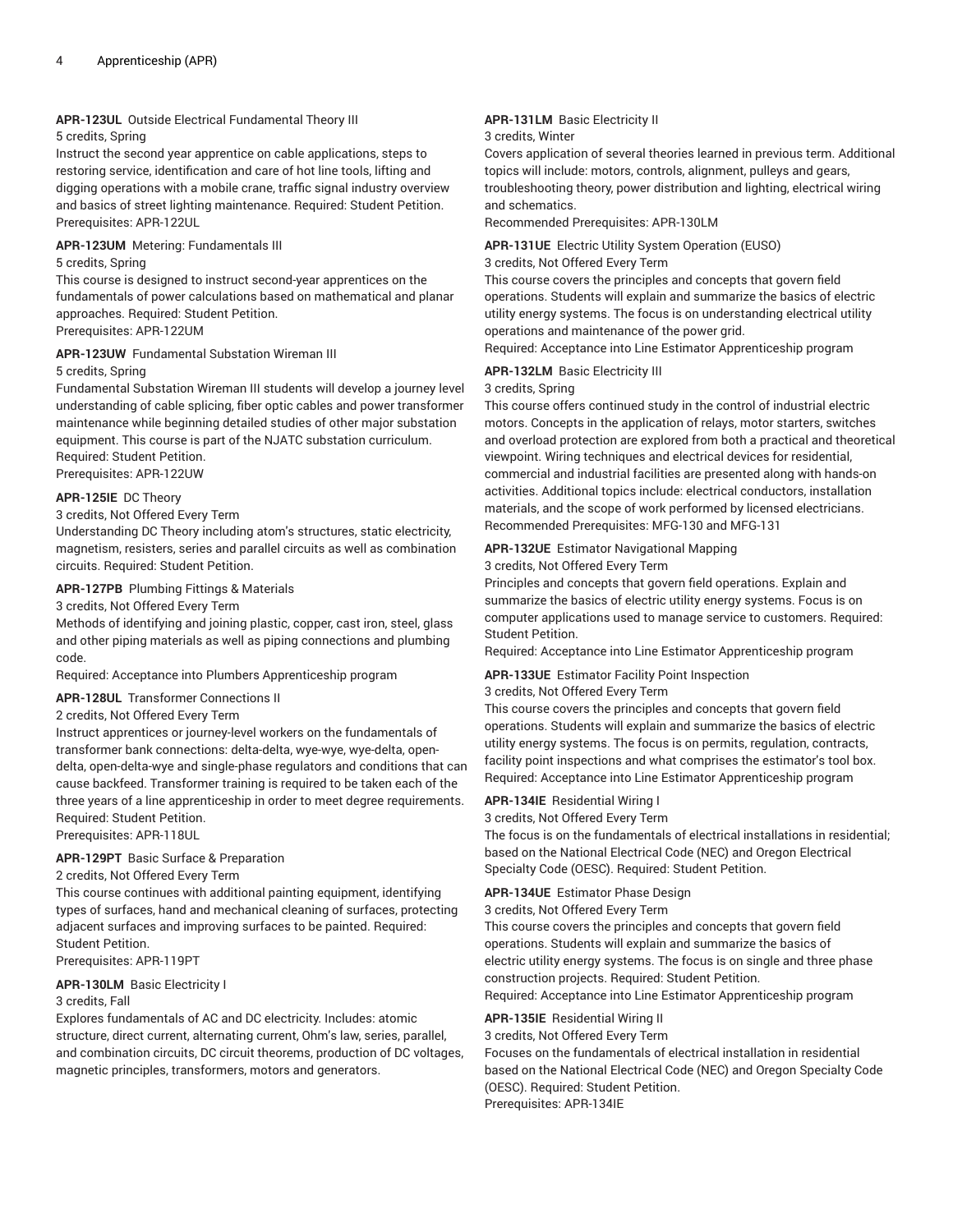# **APR-135UE** Estimator Metering

3 credits, Not Offered Every Term

This course covers the principles and concepts that govern field operations. Students will explain and summarize the basics of electric utility energy systems. The focus is on theory, tools, motors and controllers, the grid, and computer applications. Required: Acceptance into Line Estimator Apprenticeship program

**APR-136IE** Electrical Design I

# 3 credits, Not Offered Every Term

Provides design criteria for single family and multifamily dwelling as well as outbuilding, by using the National Electric Code (NEC) and Oregon Specialty Electrical Code (OESC) to design and calculate electrical service and other aspects of a residence. Required: Student Petition.

### **APR-136UE** Estimator Transformer Training

3 credits, Not Offered Every Term

This course covers the principles and concepts that govern field operations. Students will explain and summarize the basics of electric utility energy systems. The focus is on beginning to end site management for residential and commercial sites.

Required: Acceptance into Line Estimator Apprenticeship program

# **APR-137PB** Plumbing Basic Installation & ISO

3 credits, Not Offered Every Term

Installation practices: plumbing fixtures, valves and fittings. Blueprint Reading: lines, scale rulers, sketching, symbols, detail sketching, orthographic projection, isometric & oblique sketches. Required: Acceptance into Plumbers Apprenticeship program

### **APR-137UE** Estimator Field Functions

### 3 credits, Not Offered Every Term

This course covers the principles and concepts that govern field operations. Students will explain and summarize the basics of electric utility energy systems. The focus is on estimator field responsibilities and equipment used in the field.

Required: Acceptance into Line Estimator Apprenticeship program

### **APR-138UL** Transformer Connections III

### 2 credits, Not Offered Every Term

Instruct apprentices or journey-level workers on the fundamentals of transformer bank connections: delta-delta, wye-wye, wye-delta, opendelta, open-delta-wye and single-phase regulators and conditions that can cause backfeed. Transformer training is required to be taken each of the three years of a line apprenticeship in order to meet degree requirements. Required: Student Petition.

Prerequisites: APR-128UL

### **APR-139PT** Hand & Mechanical Cleaning

# 2 credits, Not Offered Every Term

Preparation of painting surfaces: identifying proper process for cleaning and preparation as well as the improvement of surfaces to be painted. Required: Student Petition. Prerequisites: APR-119PT

### **APR-145IE** Grounding & Bonding

### 3 credits, Not Offered Every Term

Discusses what grounding is and its proper terms. It also discusses why effective grounding is needed and how effective grounding can be made a part of the electrical system. Required: Student Petition.

### **APR-147PB** Plumbing Math

3 credits, Not Offered Every Term

This course will introduce students to basic math and specifically plumbing math as well as an in depth study of job-site safety. Required: Student Petition.

### **APR-149PT** Basic Applications

2 credits, Not Offered Every Term

Covers brushing & rolling paints and conventional spraying techniques, as well as special devices, and troubleshooting techniques. Required: Student Petition.

Prerequisites: APR-139PT

# **APR-155IE** Motors & Transformers

3 credits, Not Offered Every Term Covers basic generator, AC and DC motor and transformer construction and theory, as well as calculations involving motors and transformers. Practical use of the NEC will be introduced. Required: Student Petition.

### **APR-157PB** Plumbing Pipe Sizing & Advanced Math

3 credits, Not Offered Every Term

Learn water pipe sizing & materials, water treatment, sewage, drainage, stacks, distribution systems, cross-connection protection, hot water heater types and the related codes. Advance mathematical skills to include square roots, cube roots, offsets, area and volume calculations, and lead & oakum.

Required: Acceptance into Plumbers Apprenticeship program

### **APR-159PT** Basic Covering & Problem Solving

### 2 credits, Not Offered Every Term

Covers more advanced brushing, rolling, spraying and application techniques, as well as wood finishing and failures and remedies related to substrates, surface preparation and application. Required: Student Petition.

Prerequisites: APR-149PT

### **APR-165IE** AC Theory

3 credits, Not Offered Every Term

Understand AC Theory, Basic Trigonometry and vectors. Understand inductance in AC circuits and resistance-inductive series and parallel circuits. AC circuits containing capacitors. Required: Student Petition. Prerequisites: APR-125IE

### **APR-167PB** Plumbing Welding and Print Reading

3 credits, Not Offered Every Term

Blueprint Reading: rough-in sheets, single line drawings, detail drawings and sections. Welding: Gas welding, cutting theory, soldering, brazing and cutting; flat and vertical weld and shielded metal-arc welding. Required: Acceptance into Plumbers Apprenticeship program

### **APR-169PT** Advanced Coating

2 credits, Not Offered Every Term

Covers color & sheen of paints, special coatings, including roof and floor coatings. Required: Student Petition.

Required: Acceptance into Painters Apprenticeship program Prerequisites: APR-159PT

### **APR-177PB** Plumbing Related Science

3 credits, Not Offered Every Term

Installation practices: venting materials, sizing, and hangers and sewage pumps and ejectors. Related science: water properties, pressure, hydraulics, and traps; air, manometers, pressure testing and air chambers. Rigging & hoisting: safety, concepts, knots & hitches, hoists & pulleys, ladders & scaffolds, and hand signals. Required: Student Petition. Required: Acceptance into Plumbers Apprenticeship program Prerequisites: APR-167PB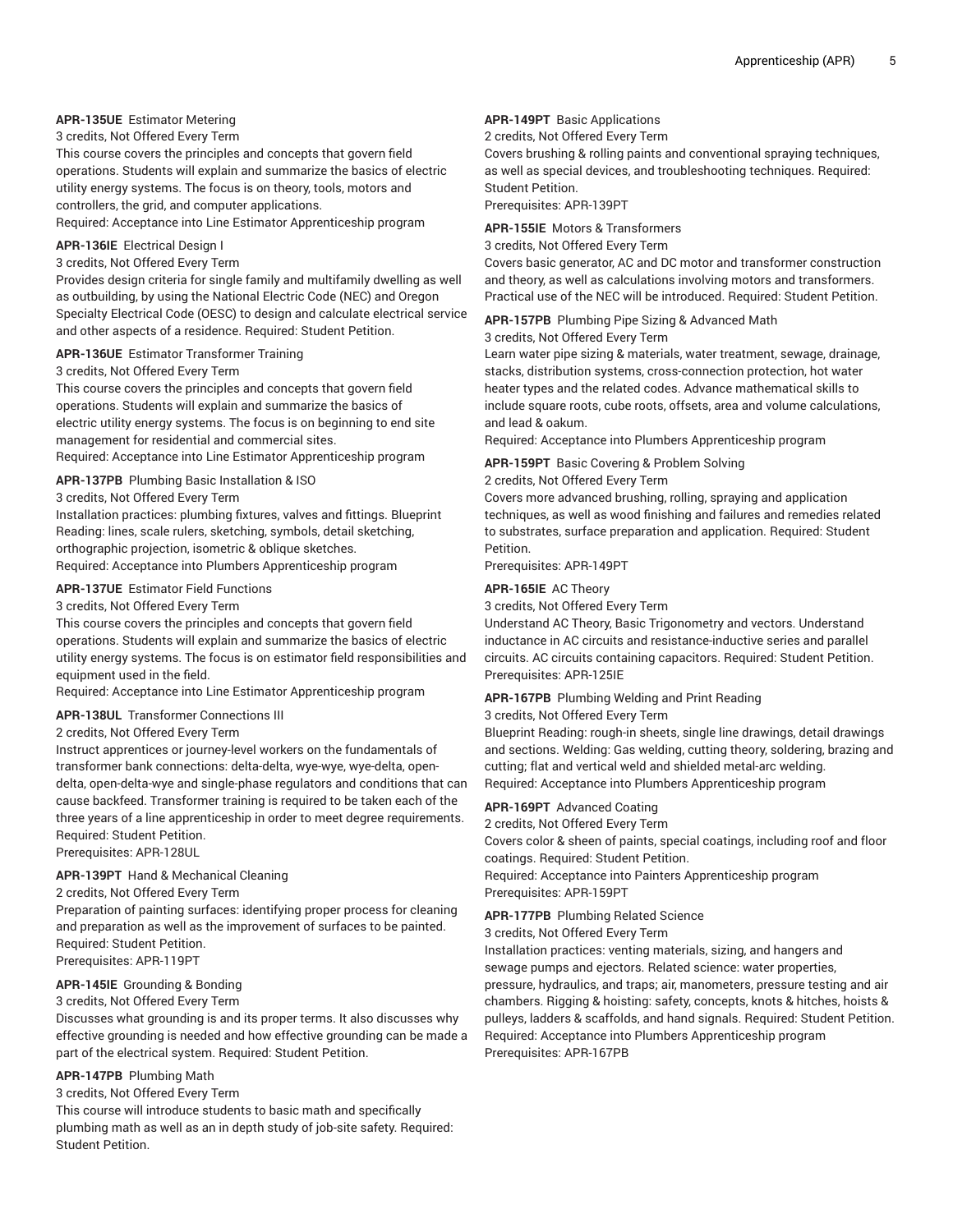# **APR-185IE** Electrical Systems

# 3 credits, Not Offered Every Term

This course will illustrate different electrical systems from branch circuits and feeders to electrical services. The National Electrical Code (NEC) NFPA 70 requirements for equipment will also be covered in this course. Required: Student Petition.

# **APR-187PB** Plumbing Related Codes

# 3 credits, Not Offered Every Term

Building Code and Mechanical Code requirements that affect plumbing installations including a review of Fire and Life-Safety Codes relative to plumbing installation. Required: Student Petition.

Required: Acceptance into Painters Apprenticeship program

# **APR-197PB** Plumbing Backflow Prevention

# 1 credits, Not Offered Every Term

All facets of backflow prevention and protection related to Codes and Laws. Includes clean water requirements, recognizing dangerous cross connections between potable and non-potable water systems, as well as a lab in which to demonstrate and provide hands-on opportunity for proper use of backflow devices, installation and repair and testing. Required: Student Petition.

Prerequisites: APR-137PB

# **APR-201MA** CNC I: Set-Up and Operation

# 4 credits, Not Offered Every Term

This is the first course in the CNC sequence. Students will learn basic skills including how to properly set-up and operate both CNC milling and turning centers. Students will also learn G & M codes related to basic machine set-up and operation. Designed for persons with little or no previous CNC experience.

### **APR-202LM** Electrical Code Level I

# 4 credits, Not Offered Every Term

Provides a working knowledge of the National Electrical Code (NEC). Assists LME apprentices in preparing for the state electrical exam. Topics include definitions, requirements for electrical installations, identification and use of electrical conductors, wiring, circuit-protection, wiring methods, materials, and electrical safety standards.

### **APR-202MA** CNC II: Programming and Operation

### 4 credits, Not Offered Every Term

This is the second course in the CNC sequence. Students will learn G&Mcode programming for milling and turning while they build their set-up and operation skills. There will also be an introduction to set-up probing, 4-axis mill programming and machining, sub-programming and process documentation.

### Prerequisites: APR-111MA, APR-201MA, MTH-050

# **APR-203LM** Electrical Code-Level II

### 4 credits, Not Offered Every Term

Provides a working knowledge of the National Electrical Code (NEC). Topics include installation code requirements for the following: electrical equipment for general use such as motors, luminaries, air conditioners, cords, switchboards and panel boards. Also covers special occupancies which will assist students in locating and understanding electrical code requirements for hazardous locations such as gas stations, spray paint booths, aircraft hangars, health care facilities, places of assembly, theaters, manufactured buildings, mobile homes, temporary locations, etc. Electrical standards will be emphasized.

### **APR-203MA** CNC III: Applied Programming and Operation 4 credits, Not Offered Every Term

This is the third course in the CNC sequence. Students will build their CNC programming, set-up, and operation skills. They will work individually or in small groups to design, program, manufacture, and test advanced projects using CNC mills, CNC lathes, multi-axis/process machine tools, and various software applications.

# Prerequisites: APR-202MA and MTH-080

### **APR-204LM** Electrical Code-Level III

4 credits, Not Offered Every Term

Provides a working knowledge of the National Electrical Code (NEC). Assists LME apprentices in preparing for the state electrical exam. Topics include special equipment, special conditions, and communications systems. Covers State of Oregon statutes and amendments, building code division rules, license requirements and responsibilities, supplemental code reference materials, safety standards and practice exams.

### **APR-205PB** Service Plumbing

3 credits, Not Offered Every Term

Course will teach the plumbing apprentice basic skills required to service and repair a plumbing system. The apprentice will have an opportunity to learn methods used by a plumber to trouble shoot a plumbing system and restore it to working order. Required: Student Petition. Prerequisites: APR-177PB

### **APR-207PB** Municipal Systems

### 2 credits, Fall/Winter/Spring

This course introduces the student to the different municipal systems that deliver water to, and dispose of water and waste from the private plumbing systems in use today. Course content includes potable water sources, public delivery methods including gravity and pressure. In addition, wastewater collection including grease and hazardous effluent, stormwater conveyance, and disposal, as well as administration, regulation and management of public utilities are covered. Recommended: Student must be a currently registered Plumbing Apprentice with Area I, Joint Apprenticeship Training Committee

### **APR-217LE** Integrated Systems

### 4 credits, Not Offered Every Term

Covers the equipment used in CCTV systems, as well as the methods used to integrate these components into systems that meet the surveillance needs of different users. The course work will cover basic system components as well as specific application criteria and terminology. The student will also achieve a working knowledge of the National Electrical Code (NEC) as it applies to these technologies. Required: Student Petition.

Required: Acceptance into Limited Energy Apprenticeship program

### **APR-217PB** Advanced Plumbing Installation

### 3 credits, Not Offered Every Term

Plumbing theory and association skills and knowledge related to residential, commercial and industrial installation of appliances, fixture fittings and trim, gas code, piping, controls and regulators, as well as mathematics relative to elevations, leveling and transit. Required: Student Petition.

Prerequisites: APR-177PB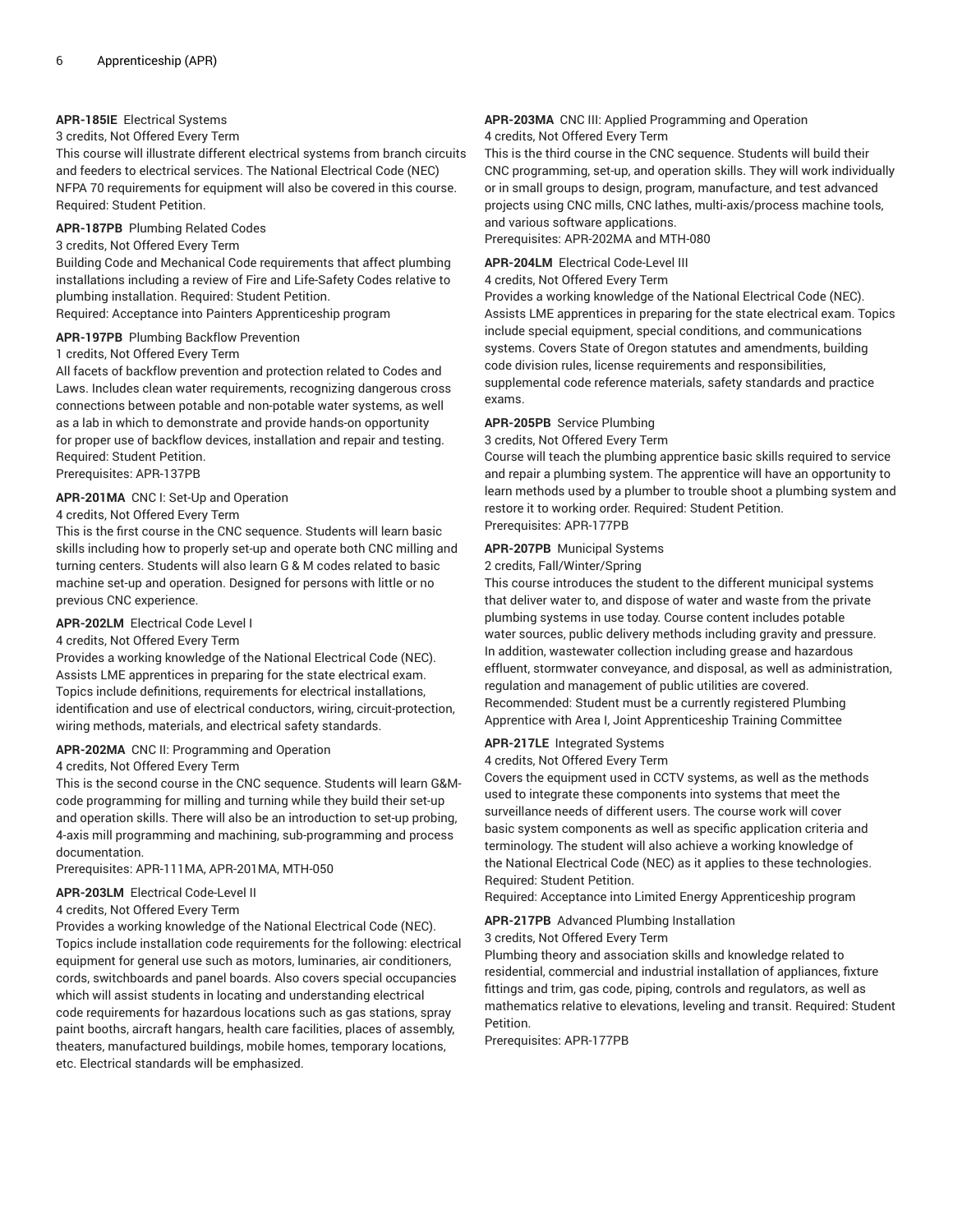# **APR-218LE** Fire Alarm Systems

4 credits, Not Offered Every Term

This course covers the basics of Fire Alarm systems for the Limited Energy License A and B. The class will cover the basics of National Fire Protection Association (NFPA) 72 and National Electrical Codes (NEC) 760. It will cover the different styles of circuits, wiring and devices and their components. Students will also learn system drawing and math. Required: Student Petition.

Required: Acceptance into Limited Energy Apprenticeship program

## **APR-219LE** ADA & Code

### 4 credits, Not Offered Every Term

Covers review of math dealing with Ohm's Law, Kershov's Law, trigonometry, voltage drop calculations and how to calculate horsepower to amperage depending on what type of electricity is being used. Also included are the newest changes in the National Electrical Code (NEC), basic Americans with Disabilities (ADA)requirements and test preparation for the Journey Level Limited Energy exam. Required: Student Petition. Required: Acceptance into Limited Energy Apprenticeship program

### **APR-219PT** Advanced Graphics & Texturing

### 2 credits, Not Offered Every Term

Covers advanced techniques in graphics, glazing, antiquing, stippling, mottling, texturing and stenciling. Required: Student Petition. Prerequisites: APR-169PT

### **APR-223LM** Instrumentation & Controls

3 credits, Winter

Course instruction covers areas of process measurement, control and data acquisition. Common sensors and actuators and their applications are also presented.

Recommended Prerequisites: APR-130LM

### **APR-227PB** Plumbing Gas Venting & Drains

### 3 credits, Not Offered Every Term

Introduces apprentices to the basic venting of gas appliances, mathematics to calculate offsets for plumbing systems, and cylindrical & rectangular tanks; storm drain systems and isometric drawings. Required: Student Petition. Prerequisites: APR-217PB

### **APR-229PT** Advanced Techniques

2 credits, Not Offered Every Term

Continues with various paint texturing techniques: marbleizing, gilding, graining, lining and striping, as well as trade math & measuring, job planning and blueprint reading. Required: Student Petition. Prerequisites: APR-219PT

# **APR-231UE** Line Estimator Responsibility I: Live Line

### 4 credits, Not Offered Every Term

This course covers the principles and concepts that govern field responsibilities related to line maintenance. The focus is on ground resistance, pole replacement and live line maintenance, fiber optic types, and codes and standards for installation procedures. Required: Student Petition.

Required: Acceptance into Line Estimator Apprenticeship program

### **APR-231UL** Outside Electrical Advanced Theory I 5 credits, Fall

Instruct third year, first term apprentices on outside electrical apprenticeship training as it applies to distribution circuits and capacitors, inductance, AC theory, transformers single and three phase voltages and connections, troubleshooting and testing, personal protective grounding, National Electric Safety Code (NESC) standards, and safe work practices. Required: Student Petition. Required: Second-year outside electrical theory

# **APR-231UM** Metering: Advanced I

### 5 credits, Fall

This course will instruct third-year apprentices on the subject of advanced metering including the following: history of metering (past, present, and future), review of meter vectoring, polyphase vectoring, selfcontained meters, instrument rated meters, instrument transformers (current and voltage) and their application. Required: Student Petition. Prerequisites: APR-123UM

### **APR-231UW** Advanced Substation Wireman I

# 5 credits, Fall

Advanced Substation Wireman I students will learn about local union by-laws, worker benefits, and labor management relations and their responsibilities as a journey-level worker. Also non-standard equipment such as static volt-ampere reactive (VAR) compensators, gas insulation stations. Additional topics include System Control and Data Acquisition (SCADA), and alternative energy sources. This course is part of the NJATC substation curriculum. Required: Student Petition. Prerequisites: APR-123UW

# **APR-232UE** Line Estimator Responsibility II: Substation 4 credits, Not Offered Every Term

This course covers the principles and concepts that govern field responsibilities related to substation line maintenance. The focus is on voltage regulation, circuit protection, high voltage fuses, air break switches, transformers, and related safety issues and procedures. Required: Student Petition.

Required: Acceptance into Line Estimator Apprenticeship program

# **APR-232UL** Outside Electrical Advanced Theory II 5 credits, Winter

Instruct third year, second term apprentices on outside electrical apprenticeship training as it applies to distribution capacitors, capacitor switching, breakers and switches, rubber protective devices, live-line tools, live-line work practices, primary and single-phase revenue metering, substation safety procedures, substation construction and advanced math applications. Required: Student Petition. Required: Second-year outside electrical theory

Prerequisites: APR-231UL

### **APR-232UM** Metering: Advanced II

### 5 credits, Winter

Designed to instruct third-year apprentices on the subject of advanced fundamentals of metering including the following: rates and tariffs, demand metering, Kilovolt-Ampere-Reactance (KVAR) and Kilovolt Amps (KVA) metering, special metering (compensation metering, bidirectional flow (net metering), and totalization, pulse metering (pulse weights, pulse initiation, and totalization). Required: Student Petition. Prerequisites: APR-231UM

# **APR-232UW** Advanced Circuit Theory & Troubleshooting I

# 5 credits, Winter

This course is designed to instruct third year wireman students on the advanced theory and application of outside electrical substation related training as it applies to a working understanding of algebra, electron theory and all aspects of AC & DC electric circuit evaluation, reading substation construction prints, National Electric Code (NEC) codes for construction and safe work practices. Required: Student Petition. Prerequisites: APR-231UW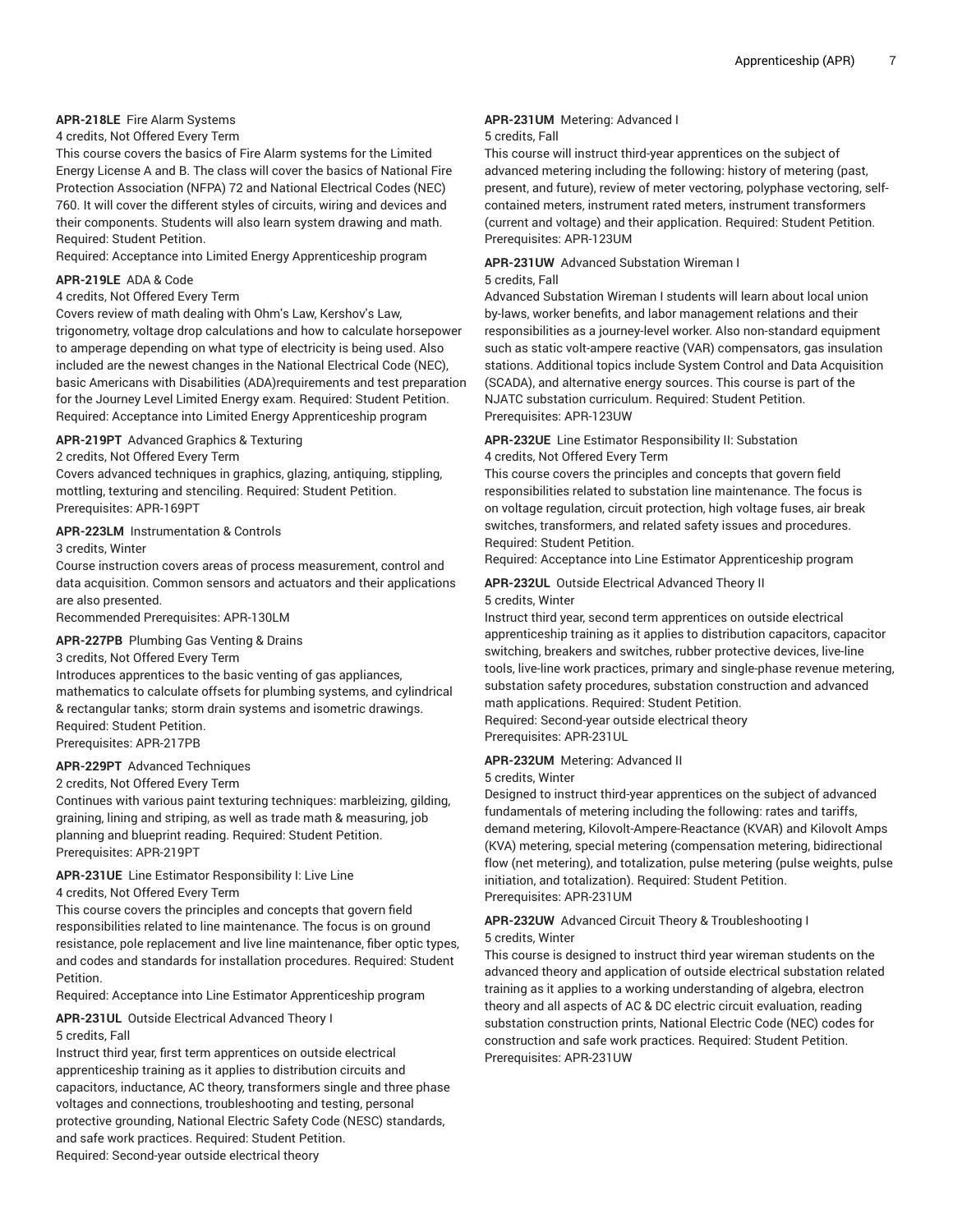# **APR-233UE** Line Estimator Responsibility III: Field Responsibility 4 credits, Not Offered Every Term

This course covers the principles and concepts that govern field responsibilities related to line maintenance. The focus is on hot stick procedures, installing substation control equipment, locating cable faults, power factor, harmonics and functions of control equipment. Required: Acceptance into Line Estimator Apprenticeship program

### **APR-233UL** Outside Electrical Advanced Theory III 5 credits, Spring

Instruct third year, third term apprentices on outside electrical apprenticeship training as it applies to primary fusing and fuse principles, reclosers and sectionalizers, substation equipment, line fault current and voltage regulation, capacitors, power factor/harmonics, fiber optics including: fiber type, cable type, codes and standards, aerial construction, and underground construction, alternative energy sources and journeymen responsibilities. Required: Student Petition. Required: Second-year outside electrical theory Prerequisites: APR-232UL

### **APR-233UM** Metering: Advanced III

# 5 credits, Spring

This course is designed to instruct third-year apprentices on the subject of advanced fundamentals of metering including the following: meter software programs (error codes, service test editing, interpretation of instrumentation vectors, interval data, and programming), meter communications, general system troubleshooting, power quality and harmonics, Automated Meter Infrastructure (AMI)/Automated Meter Reading (AMR) and the Smart Grid. Required: Student Petition. Prerequisites: APR-232UM

# **APR-233UW** Advanced Circuit Theory & Troubleshooting II

# 5 credits, Spring

This course is designed to instruct third-year wireman students on the advanced theory and application of outside electrical substation related training as it applies to a working understanding of algebra, electron theory and all aspects of AC & DC electric circuit evaluation, reading substation construction prints, National Electric Code (NEC) codes for construction and safe work practices. Required: Student Petition. Prerequisites: APR-232UW

# **APR-235IE** Special Installations

### 3 credits, Not Offered Every Term

Covers special occupancies, special equipment, special conditions as they pertain to the National Electric Code and Oregon Specialty Code (OESC) it will also touch on communication systems. Required: Student Petition.

### **APR-236IE** Motors & Controls

### 3 credits, Not Offered Every Term

This course is the first of two classes that covers how to properly design and install motor circuits and controls per NEC Article 430, including understanding basic field-installed control devices, push button controls, timers, relays, and working with ladder diagrams. Required: Student Petition.

Prerequisites: APR-236IEL

# **APR-236IEL** Motors & Controls Lab

# 1 credits, Not Offered Every Term

This course is the second of two classes required to teach students the basics of Basic Motor Controls, reversing starters, timers, counters and sensing devices and solid state soft starts. Required: Student Petition. Prerequisites: APR-236IE

# **APR-237IE** Electrical Design II

3 credits, Not Offered Every Term

Provides design criteria for commercial and industrial electrical, by using the National Electric Code (NEC) and Oregon Specialty Code (OESC). To design and calculate service as well as other aspects of commercial and industrial electrical installations. Required: Student Petition. Prerequisites: APR-136IE

# **APR-237PB** Plumbing Water Heater & Circuit Controls

### 3 credits, Not Offered Every Term

Plumbing concepts relative to energy, temperature, and heat transfer via conduction, convection, and radiation in gas, oil, electric and solar water heaters. Included are water treatment, basic motors & controls, circuit protection, and troubleshooting. Blueprint reading segment covers specifications, floor, site, structural, plumbing, electrical and HVAC plans. Required: Student Petition.

Prerequisites: APR-227PB

### **APR-239PT** Advanced Estimating & Codes

2 credits, Not Offered Every Term

This course covers surface preparation, materials, adhesives and installation of wall covering, as well as potential failures and remedies during the wallcovering process. Also included are wallcovering math & measurement, as well as job planning techniques. Required: Student Petition.

Prerequisites: APR-229PT

### **APR-245IE** NEC Analysis I

3 credits, Not Offered Every Term

This course teaches how the National Electrical Code (NEC) NFPA 70 is arranged, covering its introduction, chapters, articles, parts, and sections. The student will learn to navigate and understand the relationship each part of the Code has to the other parts and will develop an in-depth comprehension of the verbiage and layout of the NEC to become adept at using the Code. Required: Student Petition.

# **APR-247PB** Advanced Plumbing Code I

### 3 credits, Not Offered Every Term

This course is designed to prepare the apprentice for the plumbing journeyman exam. It introduces the Uniform Plumbing Code and covers additional plumbing laws and rules. The student will work with the plumbing code book to learn definitions and general regulations, acceptable methods and materials for plumbing installations and will prepare for the State plumbing examination. Required: Student Petition. Required: Successful completion of 1st, 2nd, and 3rd years of Plumbing related training

### **APR-254MA** Mill/Turn Machining

3 credits, Not Offered Every Term

This class will introduce students to CNC mill-turn machines, their programming, and setup procedures. The course will explore limitations, advantages, and configurations of typical mill/turn machines including rotation style and set-up orientation. Post processing and virtual machine simulation will also be discussed. Prerequisites: APR-203MA

### **APR-255IE** NEC Analysis II

3 credits, Not Offered Every Term

This course takes an in-depth look at Chapters 1-3 of the National Electrical Code (NEC) NFPA 70 and incorporates Oregon and Washington rules and statutes. Required: Student Petition.